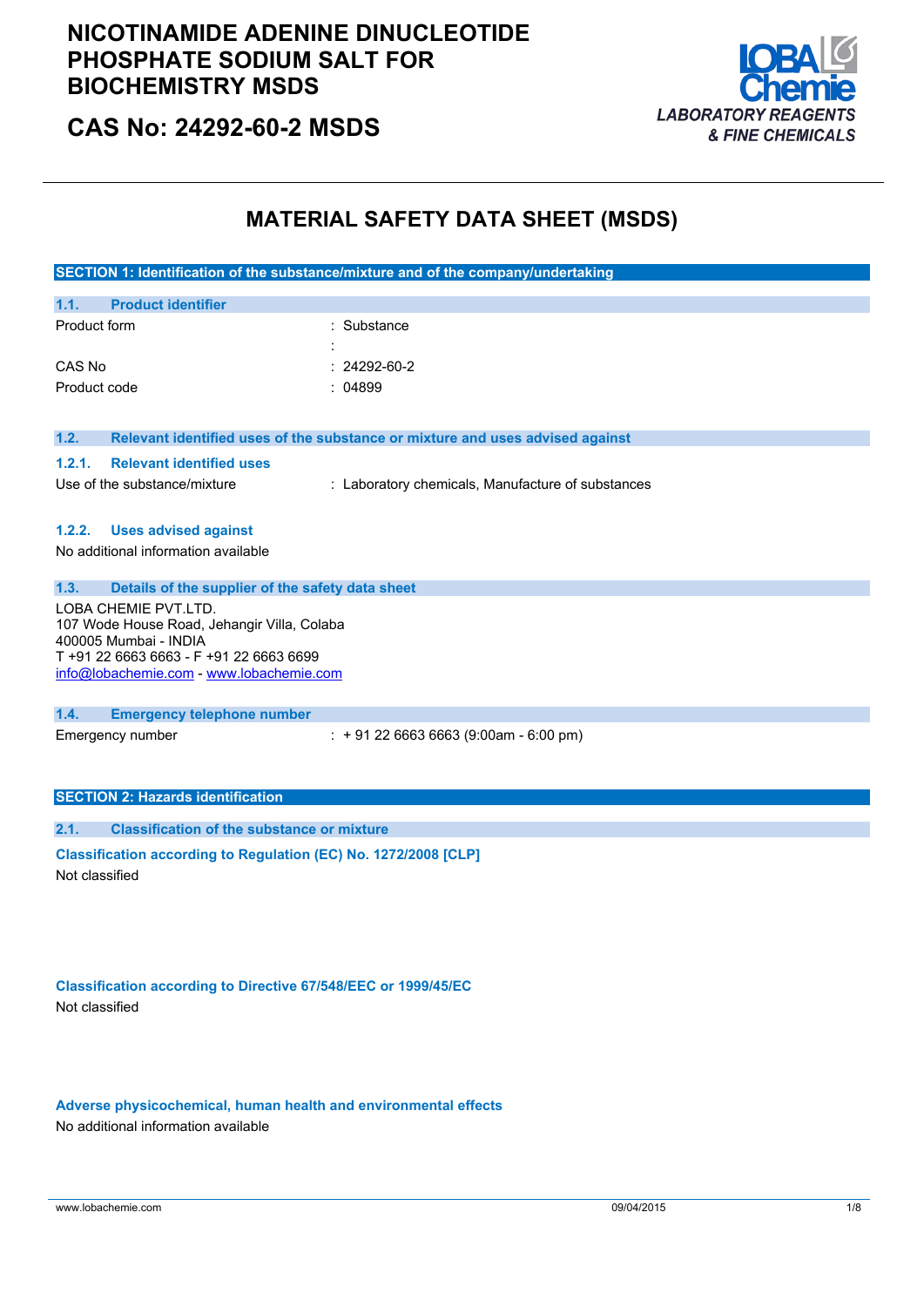Safety Data Sheet

#### **2.2. Label elements**

**Labelling according** to **Regulation** (EC) No. 1272/2008 [CLP]

No labelling applicable

**2.3. Other hazards**

No additional information available

| <b>SECTION 3: Composition/information on ingredients</b> |                  |                                                                                      |  |
|----------------------------------------------------------|------------------|--------------------------------------------------------------------------------------|--|
|                                                          |                  |                                                                                      |  |
| 3.1.                                                     | <b>Substance</b> |                                                                                      |  |
| Name                                                     |                  | : NICOTINAMIDE ADENINE DINUCLEOTIDE PHOSPHATE SODIUM SALT FOR<br><b>BIOCHEMISTRY</b> |  |
| CAS No                                                   |                  | $: 24292 - 60 - 2$                                                                   |  |

Full text of R- and H-phrases: see section 16

| 3.2.           | <b><i>sture</i></b> |  |  |  |
|----------------|---------------------|--|--|--|
| Not applicable |                     |  |  |  |

|      | <b>SECTION 4: First aid measures</b>                        |                                                                                                                                                                                   |
|------|-------------------------------------------------------------|-----------------------------------------------------------------------------------------------------------------------------------------------------------------------------------|
|      |                                                             |                                                                                                                                                                                   |
| 4.1. | <b>Description of first aid measures</b>                    |                                                                                                                                                                                   |
|      | First-aid measures after inhalation                         | Remove person to fresh air and keep comfortable for breathing. Give oxygen or<br>artificial respiration if necessary. If you feel unwell, seek medical advice.                    |
|      | First-aid measures after skin contact                       | Gently wash with plenty of soap and water. If skin irritation or rash occurs: Get<br>medical advice/attention.                                                                    |
|      | First-aid measures after eye contact                        | Remove contact lenses, if present and easy to do. Continue rinsing. Rinse cautiously<br>with water for several minutes. If eye irritation persists: Get medical advice/attention. |
|      | First-aid measures after ingestion                          | Rinse mouth out with water. If you feel unwell, seek medical advice.                                                                                                              |
| 4.2. | Most important symptoms and effects, both acute and delayed |                                                                                                                                                                                   |
|      | No additional information available                         |                                                                                                                                                                                   |
| 4.3. |                                                             | Indication of any immediate medical attention and special treatment needed                                                                                                        |
|      | Treat symptomatically.                                      |                                                                                                                                                                                   |
|      | <b>SECTION 5: Firefighting measures</b>                     |                                                                                                                                                                                   |
| 5.1. | <b>Extinguishing media</b>                                  |                                                                                                                                                                                   |
|      | Suitable extinguishing media                                | : dry chemical powder, alcohol-resistant foam, carbon dioxide (CO2).                                                                                                              |
|      | Unsuitable extinguishing media                              | : Do not use a heavy water stream.                                                                                                                                                |
| 5.2. | Special hazards arising from the substance or mixture       |                                                                                                                                                                                   |
|      | No additional information available                         |                                                                                                                                                                                   |
| 5.3. | <b>Advice for firefighters</b>                              |                                                                                                                                                                                   |
|      | Protection during firefighting                              | Do not attempt to take action without suitable protective equipment.                                                                                                              |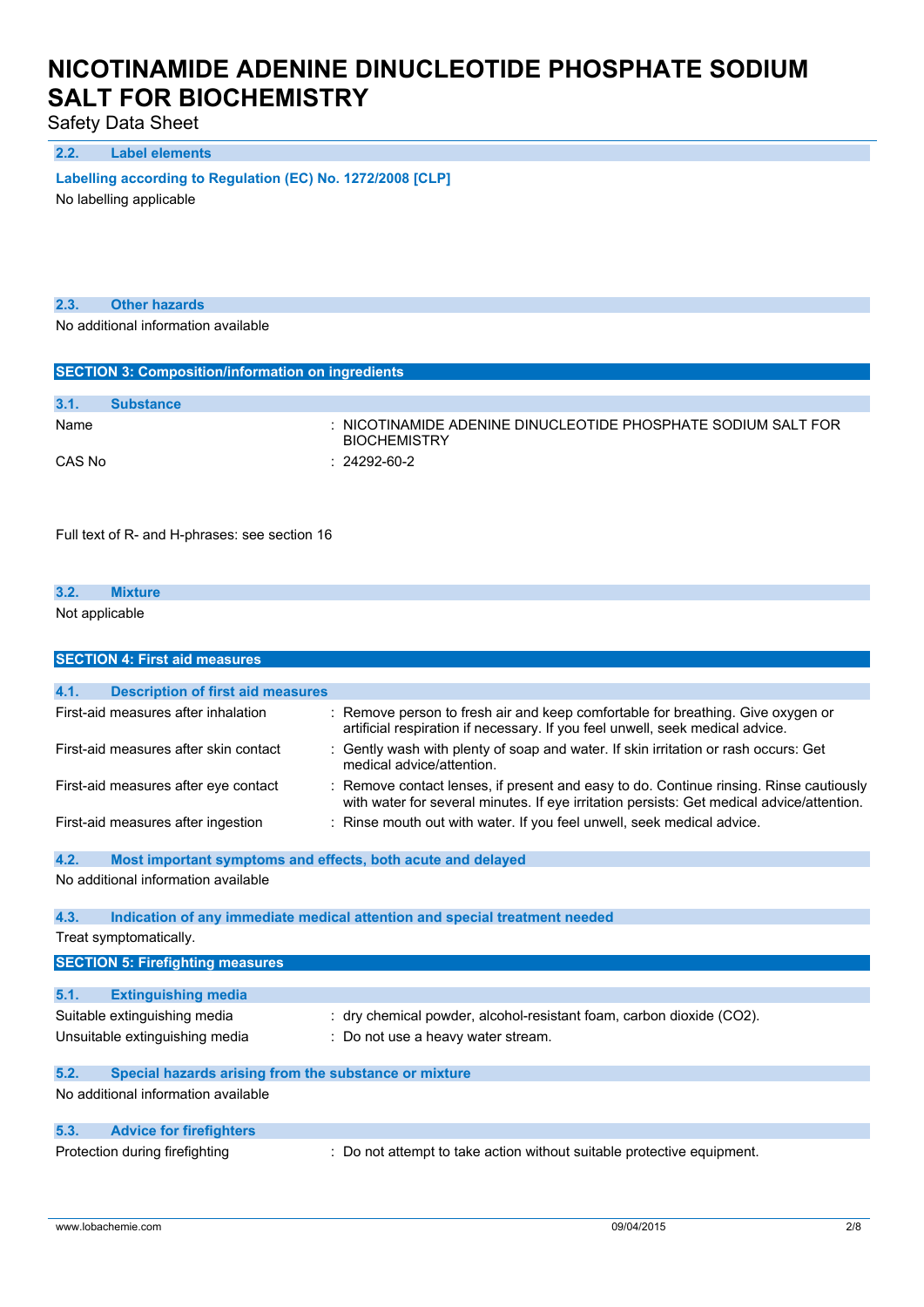Safety Data Sheet

|        | <b>SECTION 6: Accidental release measures</b>                       |                                                                                                                            |
|--------|---------------------------------------------------------------------|----------------------------------------------------------------------------------------------------------------------------|
|        |                                                                     |                                                                                                                            |
| 6.1.   |                                                                     | Personal precautions, protective equipment and emergency procedures                                                        |
| 6.1.1. | For non-emergency personnel                                         |                                                                                                                            |
|        | <b>Emergency procedures</b>                                         | : Evacuate unnecessary personnel.                                                                                          |
| 6.1.2. | For emergency responders                                            |                                                                                                                            |
|        | Protective equipment                                                | : Use personal protective equipment as required.                                                                           |
|        | <b>Emergency procedures</b>                                         | : Stop release.                                                                                                            |
|        |                                                                     |                                                                                                                            |
| 6.2.   | <b>Environmental precautions</b>                                    |                                                                                                                            |
|        | Avoid release to the environment.                                   |                                                                                                                            |
|        |                                                                     |                                                                                                                            |
| 6.3.   | Methods and material for containment and cleaning up                |                                                                                                                            |
|        | Methods for cleaning up                                             | : Clear up rapidly by scoop or vacuum.                                                                                     |
| 6.4.   | <b>Reference to other sections</b>                                  |                                                                                                                            |
|        | No additional information available                                 |                                                                                                                            |
|        | <b>SECTION 7: Handling and storage</b>                              |                                                                                                                            |
|        |                                                                     |                                                                                                                            |
| 7.1.   | <b>Precautions for safe handling</b>                                |                                                                                                                            |
|        | Precautions for safe handling                                       | : Do not get in eyes, on skin, or on clothing.                                                                             |
|        | Hygiene measures                                                    | : Wash hands and other exposed areas with mild soap and water before eating,<br>drinking or smoking and when leaving work. |
| 7.2.   | <b>Conditions for safe storage, including any incompatibilities</b> |                                                                                                                            |
|        | Storage conditions                                                  | : Store in original container. Keep container tightly closed. Store in a dry place.                                        |
| 7.3.   | <b>Specific end use(s)</b>                                          |                                                                                                                            |
|        | No additional information available                                 |                                                                                                                            |
|        | <b>SECTION 8: Exposure controls/personal protection</b>             |                                                                                                                            |
|        |                                                                     |                                                                                                                            |
| 8.1.   | <b>Control parameters</b>                                           |                                                                                                                            |
|        | No additional information available                                 |                                                                                                                            |

| 8.2.<br><b>Exposure controls</b>                              |                                      |            |     |
|---------------------------------------------------------------|--------------------------------------|------------|-----|
| Hand protection                                               | : protective gloves                  |            |     |
| Eye protection                                                | : Chemical goggles or safety glasses |            |     |
| Skin and body protection                                      | : Wear suitable protective clothing  |            |     |
| Respiratory protection                                        | : Wear respiratory protection        |            |     |
| <b>SECTION 9: Physical and chemical properties</b>            |                                      |            |     |
| 9.1.<br>Information on basic physical and chemical properties |                                      |            |     |
| Physical state                                                | : Solid                              |            |     |
| Colour                                                        | : Yellowish powder.                  |            |     |
| Odour                                                         | : odourless.                         |            |     |
| www.lobachemie.com                                            |                                      | 09/04/2015 | 3/8 |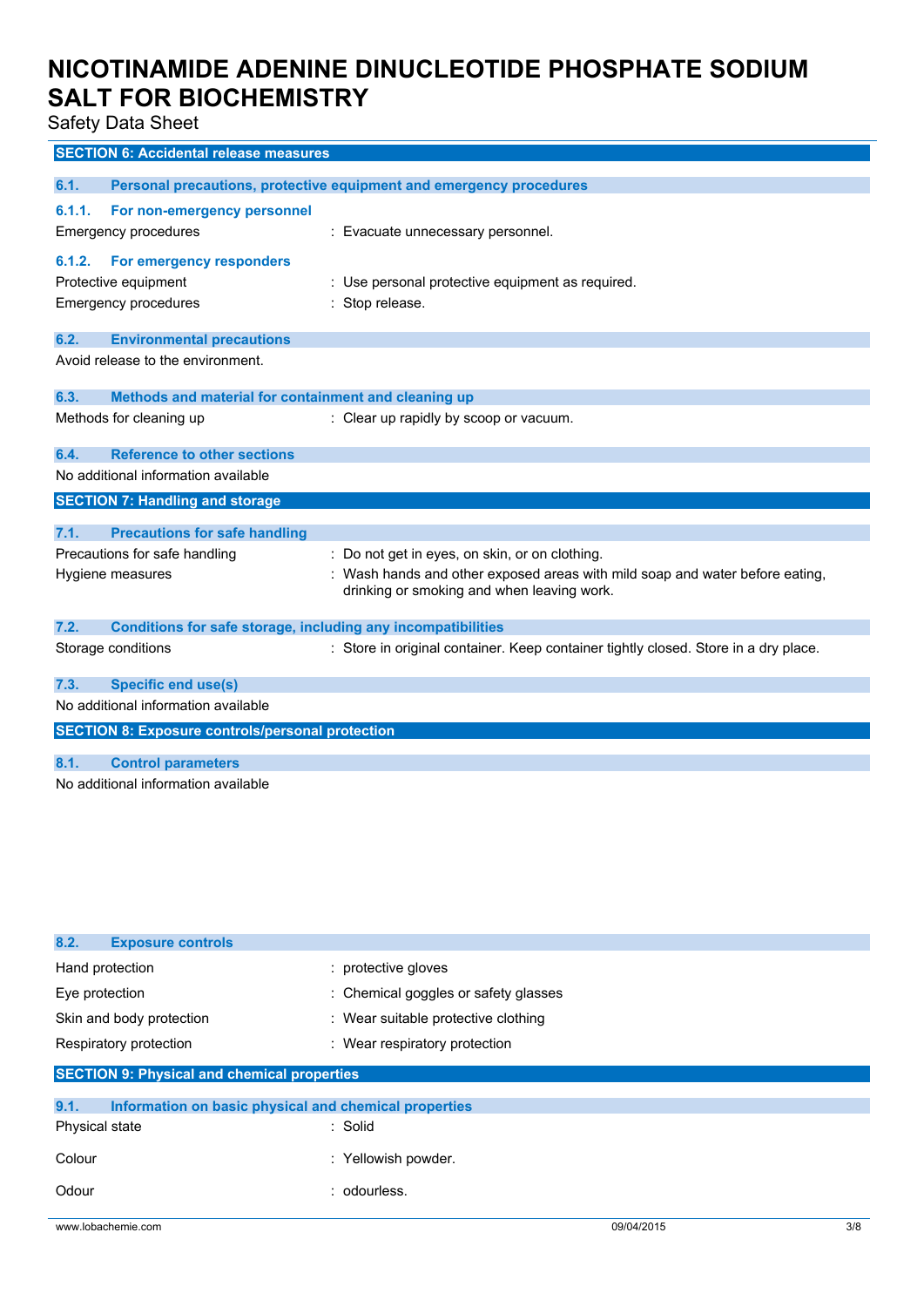Safety Data Sheet

| Odour threshold                            | : No data available          |
|--------------------------------------------|------------------------------|
| pH                                         | : No data available          |
| Relative evaporation rate (butylacetate=1) | : No data available          |
| Melting point                              | $: 175 - 178$                |
| Freezing point                             | : No data available          |
| Boiling point                              | : No data available          |
| Flash point                                | : No data available          |
| Auto-ignition temperature                  | : No data available          |
| Decomposition temperature                  | : No data available          |
| Flammability (solid, gas)                  | : No data available          |
| Vapour pressure                            | : No data available          |
| Relative vapour density at 20 °C           | : No data available          |
| Relative density                           | : No data available          |
| Solubility                                 | : Water: Appreciable (> 10%) |
| Log Pow                                    | : No data available          |
| Viscosity, kinematic                       | : No data available          |
| Viscosity, dynamic                         | : No data available          |
| <b>Explosive properties</b>                | : No data available          |
| Oxidising properties                       | : No data available          |
| <b>Explosive limits</b>                    | : No data available          |
| 9 <sub>2</sub><br>Other information        |                              |

| J.Z.  | <b>UUIGI IIIIUIIIIAUUII</b>                 |
|-------|---------------------------------------------|
|       | No additional information available         |
|       | <b>SECTION 10: Stability and reactivity</b> |
|       |                                             |
| 10.1. | <b>Reactivity</b>                           |
|       | No additional information available         |
| 10.2. | <b>Chemical stability</b>                   |
|       | Stable under normal conditions.             |
| 10.3. | <b>Possibility of hazardous reactions</b>   |
|       | No additional information available         |
| 10.4. | <b>Conditions to avoid</b>                  |
|       | Direct sunlight. Air contact. Moisture.     |
| 10.5. | <b>Incompatible materials</b>               |
|       | No additional information available         |
| 10.6. | <b>Hazardous decomposition products</b>     |
|       | No additional information available         |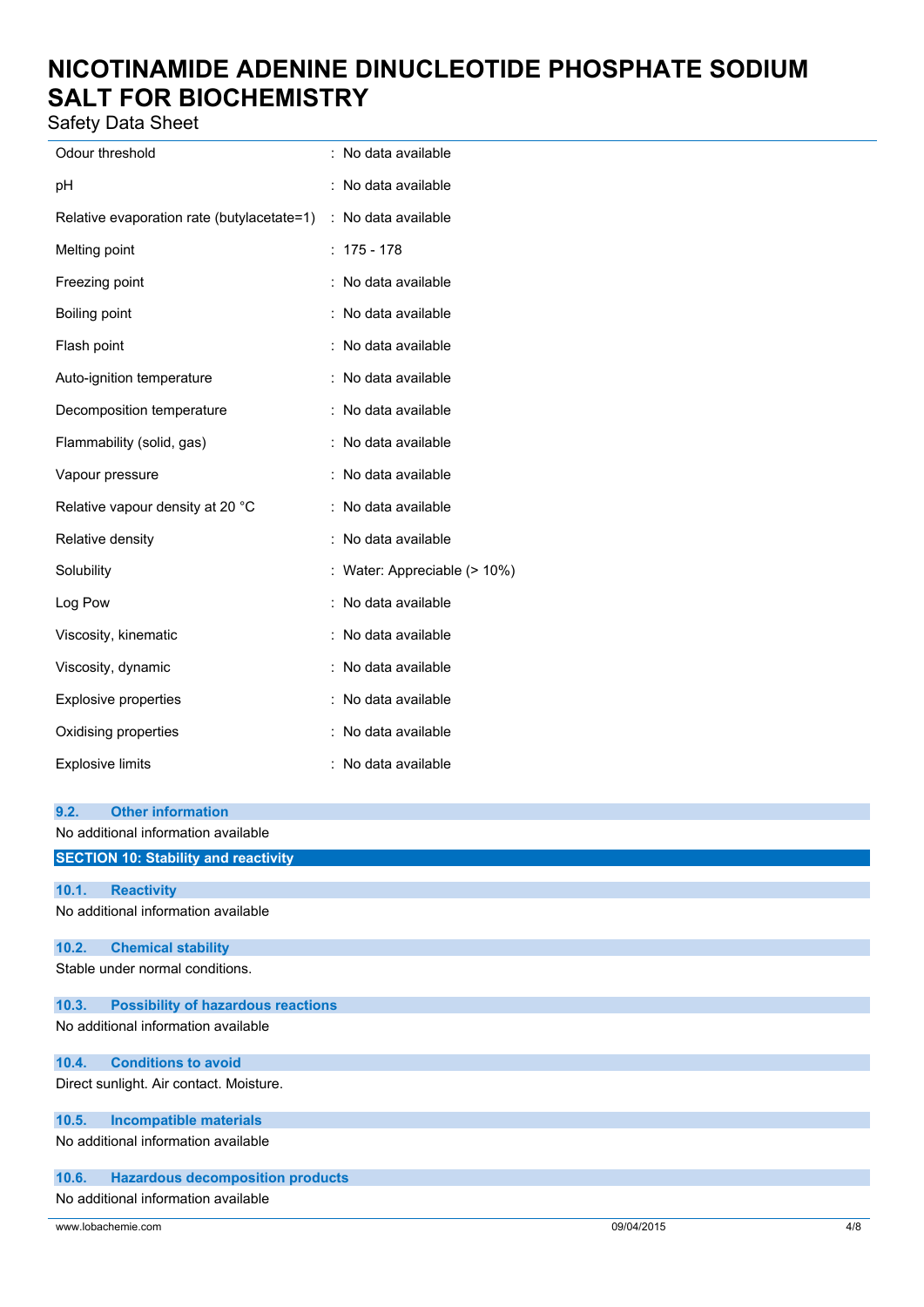Safety Data Sheet

## **SECTION 11: Toxicological information**

| Information on toxicological effects<br>11.1.                                                                                                |                                                                                                                              |
|----------------------------------------------------------------------------------------------------------------------------------------------|------------------------------------------------------------------------------------------------------------------------------|
| Acute toxicity                                                                                                                               | : Not classified                                                                                                             |
| Skin corrosion/irritation<br>Serious eye damage/irritation<br>Respiratory or skin sensitisation<br>Germ cell mutagenicity<br>Carcinogenicity | $\colon$ Not classified<br>$\colon$ Not classified<br>$\colon$ Not classified<br>: Not classified<br>$\colon$ Not classified |
| Reproductive toxicity<br>Specific target organ toxicity (single<br>exposure)                                                                 | : Not classified<br>: Not classified                                                                                         |
| Specific target organ toxicity (repeated<br>exposure)                                                                                        | : Not classified                                                                                                             |
| Aspiration hazard                                                                                                                            | : Not classified                                                                                                             |

|       | <b>SECTION 12: Ecological information</b>                                                                                                                                                                                        |
|-------|----------------------------------------------------------------------------------------------------------------------------------------------------------------------------------------------------------------------------------|
|       |                                                                                                                                                                                                                                  |
| 12.1. | <b>Toxicity</b>                                                                                                                                                                                                                  |
|       | No additional information available                                                                                                                                                                                              |
|       |                                                                                                                                                                                                                                  |
|       |                                                                                                                                                                                                                                  |
|       |                                                                                                                                                                                                                                  |
|       |                                                                                                                                                                                                                                  |
| 12.2. | <b>Persistence and degradability</b>                                                                                                                                                                                             |
|       | $\mathbf{r}$ , and the set of the set of the set of the set of the set of the set of the set of the set of the set of the set of the set of the set of the set of the set of the set of the set of the set of the set of the set |

No additional information available

## **12.3. Bioaccumulative potential**

No additional information available

## **12.4. Mobility in soil**

No additional information available

## **12.5. Results of PBT and vPvB assessment**

No additional information available

### **12.6. Other adverse effects**

No additional information available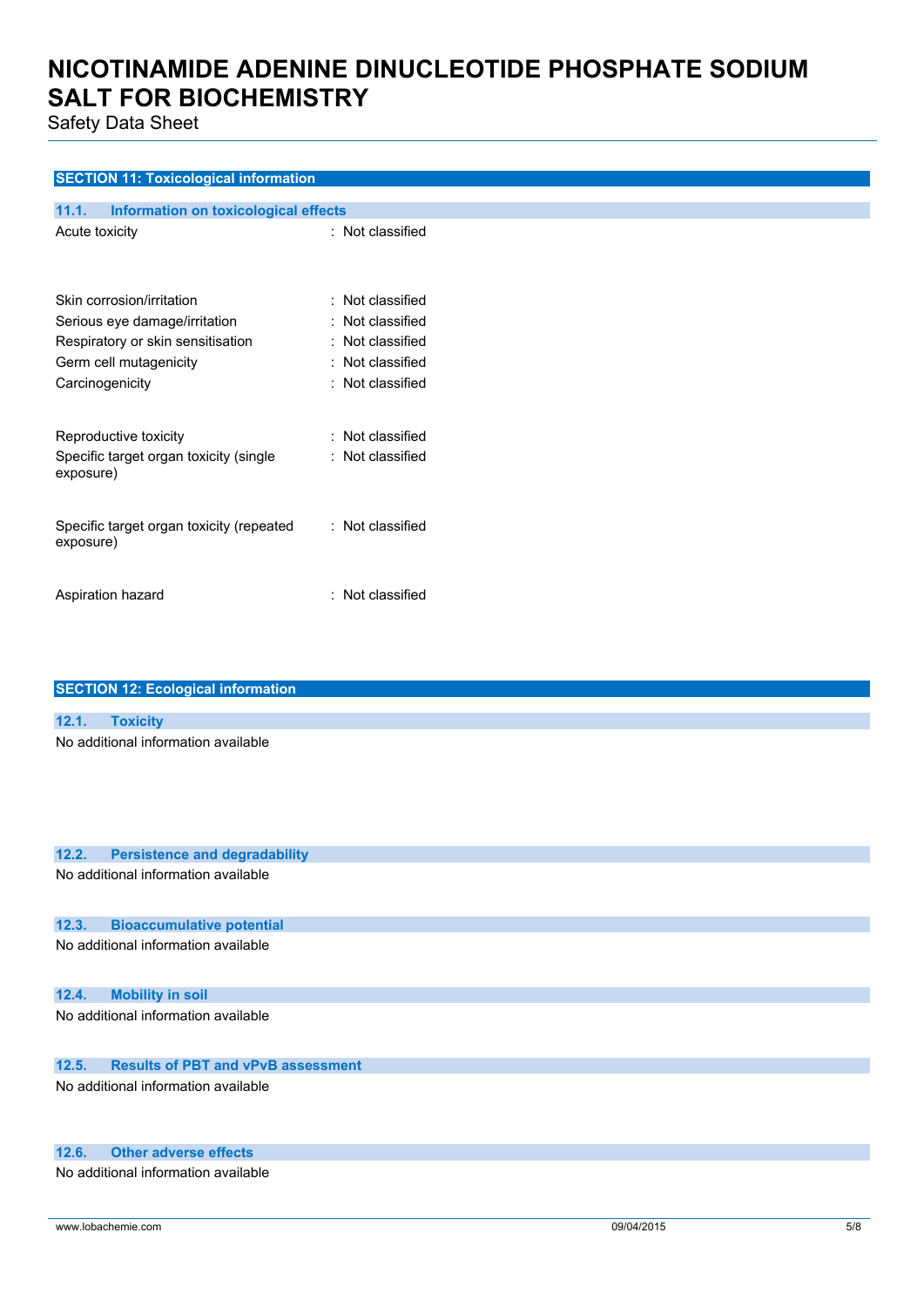| Safety Data Sheet                                |                                          |  |
|--------------------------------------------------|------------------------------------------|--|
| <b>SECTION 13: Disposal considerations</b>       |                                          |  |
| 13.1.<br><b>Waste treatment methods</b>          |                                          |  |
| No additional information available              |                                          |  |
|                                                  |                                          |  |
| <b>SECTION 14: Transport information</b>         |                                          |  |
| In accordance with ADR / RID / IMDG / IATA / ADN |                                          |  |
|                                                  |                                          |  |
| 14.1.<br><b>UN number</b>                        |                                          |  |
| UN-No. (ADR)                                     | : Not applicable                         |  |
| UN-No. (IMDG)                                    | : Not applicable                         |  |
| UN-No.(IATA)                                     | : Not applicable                         |  |
| UN-No.(ADN)                                      | : Not applicable                         |  |
| UN-No. (RID)                                     | : Not applicable                         |  |
|                                                  |                                          |  |
| 14.2.<br><b>UN proper shipping name</b>          |                                          |  |
| Proper Shipping Name (ADR)                       | : Not applicable                         |  |
| Proper Shipping Name (IMDG)                      | : Not applicable                         |  |
| Proper Shipping Name (IATA)                      | : Not applicable                         |  |
| Proper Shipping Name (ADN)                       | : Not applicable                         |  |
| Proper Shipping Name (RID)                       | : Not applicable                         |  |
| 14.3.<br><b>Transport hazard class(es)</b>       |                                          |  |
| <b>ADR</b>                                       |                                          |  |
| Transport hazard class(es) (ADR)                 | : Not applicable                         |  |
|                                                  |                                          |  |
| <b>IMDG</b>                                      |                                          |  |
| Transport hazard class(es) (IMDG)                | : Not applicable                         |  |
|                                                  |                                          |  |
| <b>IATA</b>                                      |                                          |  |
| Transport hazard class(es) (IATA)                | : Not applicable                         |  |
| <b>ADN</b>                                       |                                          |  |
| Transport hazard class(es) (ADN)                 | : Not applicable                         |  |
|                                                  |                                          |  |
| <b>RID</b>                                       |                                          |  |
| Transport hazard class(es) (RID)                 | : Not applicable                         |  |
|                                                  |                                          |  |
| 14.4.<br><b>Packing group</b>                    |                                          |  |
| Packing group (ADR)                              | : Not applicable                         |  |
| Packing group (IMDG)                             | Not applicable                           |  |
| Packing group (IATA)                             | : Not applicable                         |  |
| Packing group (ADN)                              | : Not applicable                         |  |
| Packing group (RID)                              | : Not applicable                         |  |
| 14.5.<br><b>Environmental hazards</b>            |                                          |  |
| Dangerous for the environment                    | : No                                     |  |
| Marine pollutant                                 | : No                                     |  |
| Other information                                | : No supplementary information available |  |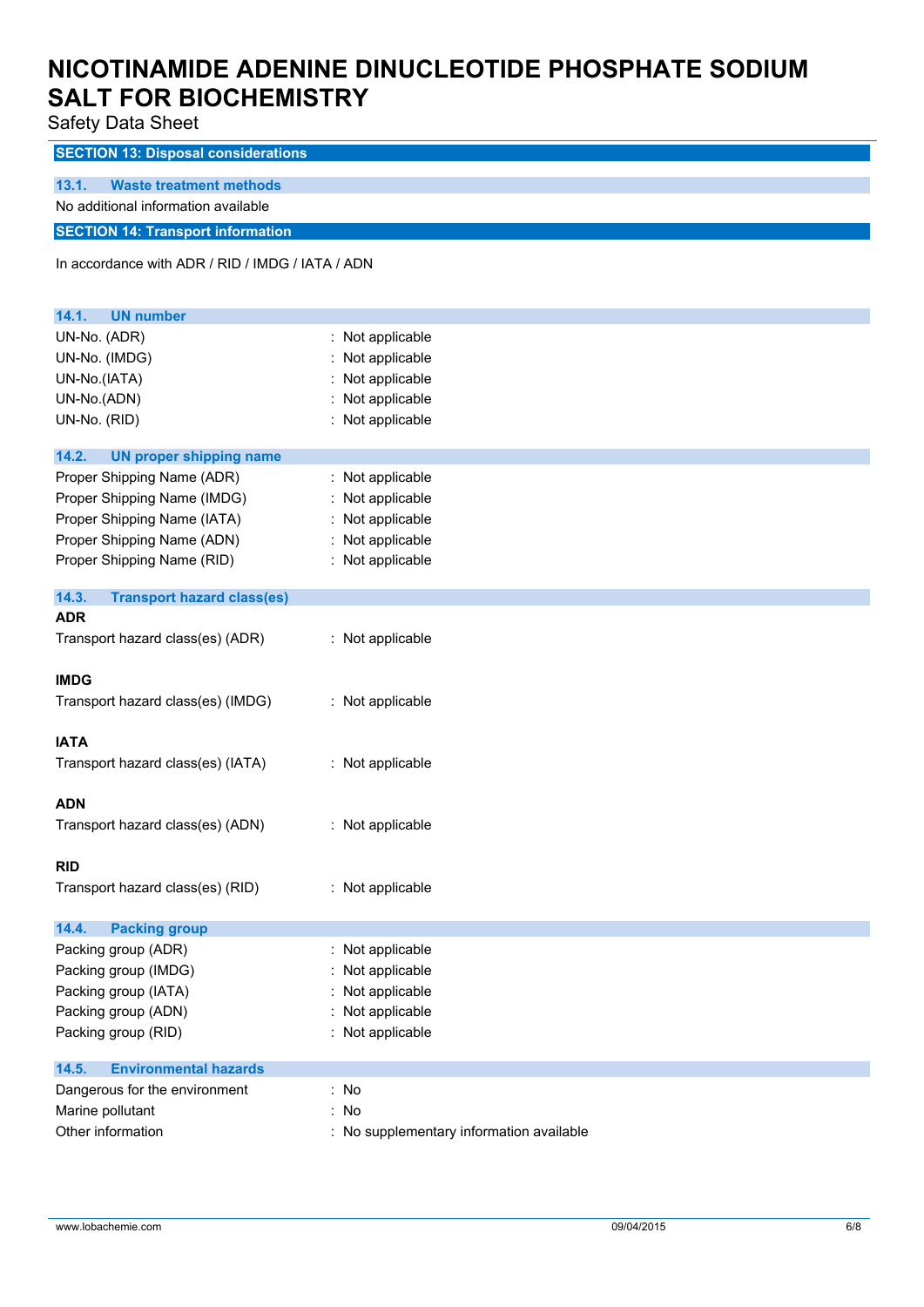Safety Data Sheet

**14.6. Special precautions for user**

**- Overland transport**

No data available

**- Transport by sea** No data available

**- Air transport** No data available

**- Inland waterway transport**

No data available

**- Rail transport**

No data available

**14.7. Transport in bulk according to Annex II of MARPOL 73/78 and the IBC Code**

Not applicable

**SECTION 15: Regulatory information**

**15.1. Safety, health and environmental regulations/legislation specific for the substance or mixture**

**15.1.1. EU-Regulations**

No REACH Annex XVII restrictions

NICOTINAMIDE ADENINE DINUCLEOTIDE PHOSPHATE SODIUM SALT FOR BIOCHEMISTRY is not on the REACH Candidate List

NICOTINAMIDE ADENINE DINUCLEOTIDE PHOSPHATE SODIUM SALT FOR BIOCHEMISTRY is not on the REACH Annex XIV List

#### **15.1.2. National regulations**

## **Germany**

12th Ordinance Implementing the Federal : Is not subject of the 12. BlmSchV (Hazardous Incident Ordinance) Immission Control Act - 12.BImSchV

**15.2. Chemical safety assessment**

No additional information available

**SECTION 16: Other information**